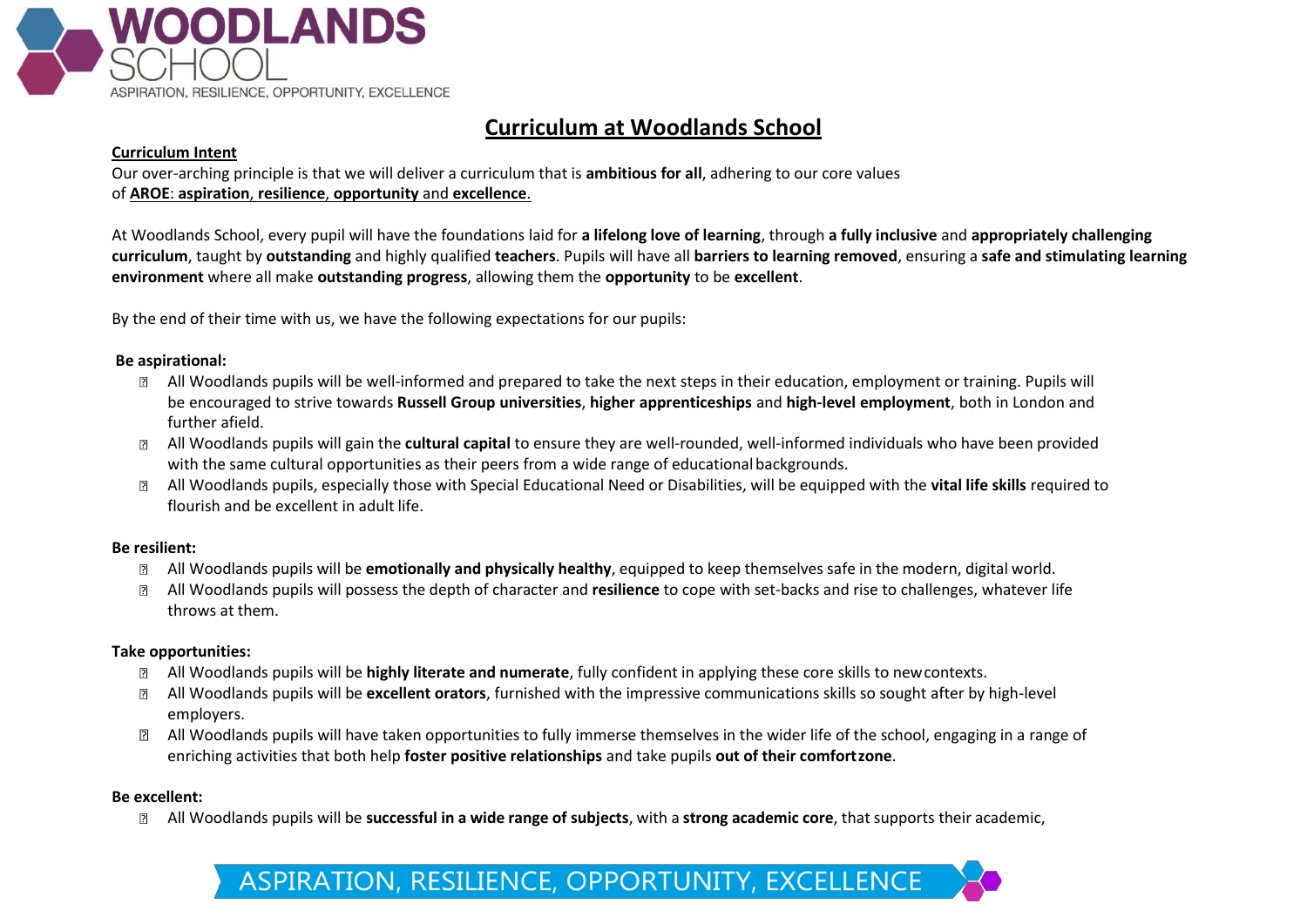

creative, technical or vocational ambitions.

- All Woodlands pupils will become **experts in their subjects**, and possess the **metacognitive skills** to continually improve their knowledge and skills.
- All Woodlands pupils will have a **lifelong love of learning**, will **read widely** and appreciate the value ofeducation.  $\overline{?}$

# **Implementation**

In order to deliver on our curriculum intent, it is vital that we carefully considered how we intend to implement our curriculum, always keeping our core values of **aspiration**, **resilience**, **opportunity** and **excellence** in mind.

# **Aspiration**

- A comprehensive careers curriculum will be provided to all pupils to ensure they are well-informed of their options for education, employment or training Post-16. This will include, as a minimum, a two-week work experience programme, abusiness mentoring programme, a careers information evening and Connexions careers advice.
- Our pupils will have their cultural horizons broadened through a range of spiritual, moral, social and cultural opportunities. A  $\boxed{?}$ diverse programme of enrichment activities is on offer and all pupils will be encouraged to participate in at least one activity.
- Pupils with SEND who require extra support will be provided with an ambitious curriculum offer, designed by our Learning  $\overline{2}$ Development Team, which will ensure these pupils access an appropriately challenging curriculum whilst consolidating their progress in key skills, such as literacy, numeracy and other key lifeskills.

# **Resilience**

- Our AROE curriculum will ensure our pupils thrive as healthy individuals, who understand how to keep themselves safe both in the real  $\overline{?}$ world and online. This will be dedicated in dedicated AROE lessons as well as during Tutor Time sessions and weekly assemblies.
- Opportunities will be provided to develop pupils' resilience in a supportive setting: a dedicated pastoral team of Resilience Coaches, Drama and Art Therapists, In-School Counsellors and Heads of Year will provide bespoke support to pupils as and when needed.
- A wide range of leadership positions are provided to all of our pupils, who are encouraged to apply for such roles as Head Boy/Girl, the Junior Leadership Team, Anti-Bullying Champions and LearningAmbassadors.

# **Opportunity**

- All schemes of learning across all faculties will provide pupils with the opportunity to develop their literacy and numeracy skills.
- All schemes of learning will promote the teaching of oracy skills, and the development of oracy skills will have parity with literacy and numeracy.
- A range of enrichment opportunities will be provided for all pupils, in the form of school trips, in-school events and a wide range of  $\overline{?}$ extra-curricular activities.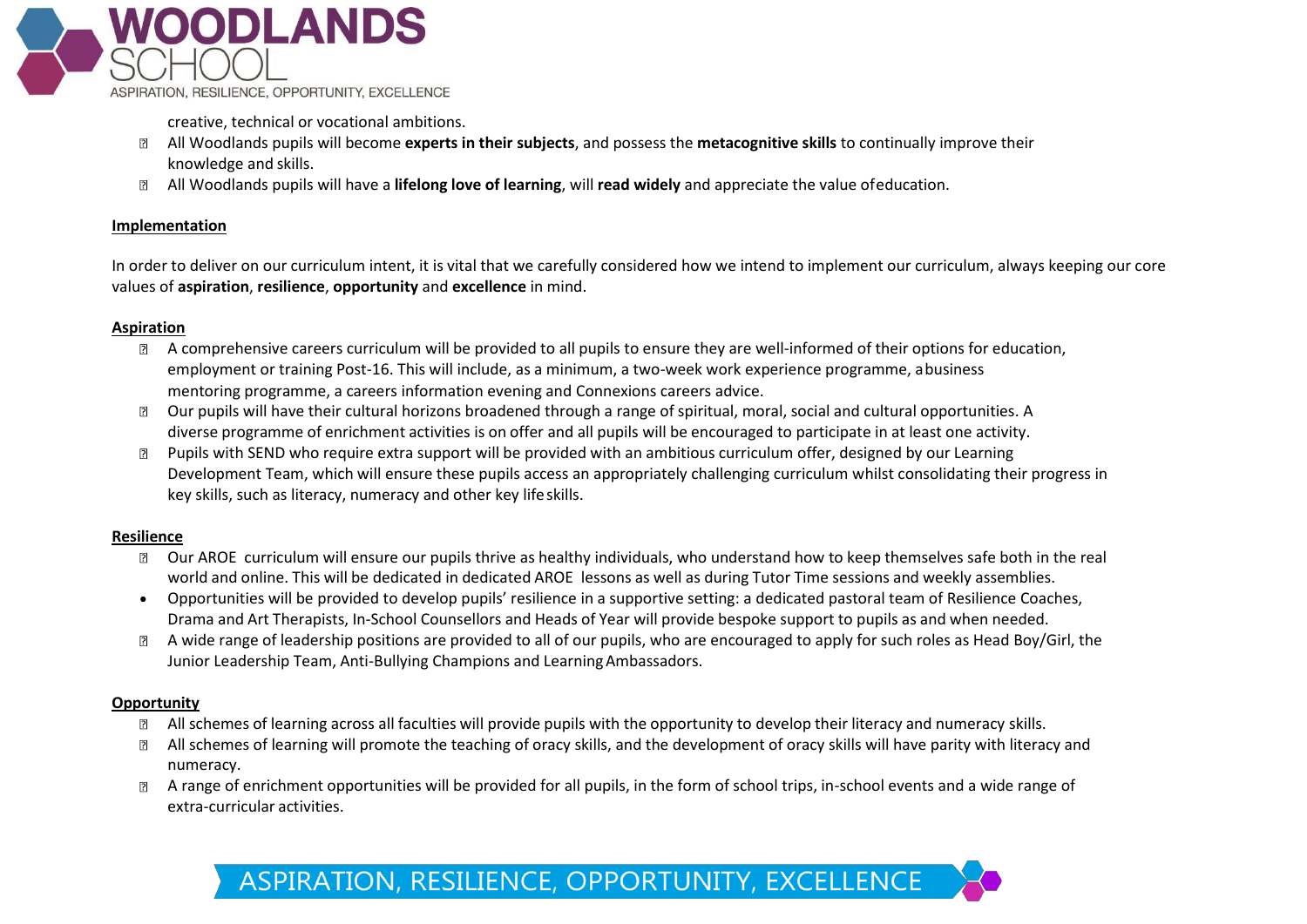

### **Excellence**

- All of our pupils will be offered a broad and balanced curriculum, which is ambitious for all. At Key Stage Four, the large majority of pupils will have the opportunity to study the EBacc, as well as a range of creative, technical and vocational qualifications. At Key Stage Three, pupils will be provided with a curriculum offer which aligns closely with the NationalCurriculum.
- Our curriculum will build on the knowledge pupils gain at Key Stage Two and will prepare pupils appropriately for Post-16 study or  $\boxed{2}$ training. Strong links with both local primary and tertiary educational institutions will be fostered to ensure coherence between our curriculums.
- Our regular learning walks will ensure the quality of teaching provided to pupils remains at an excellent standard, witha  $\overline{?}$ robust programme of continuous professional development for our teachers to ensure they are constantly improving their practice.
- We will ensure our curriculum is appropriately planned and sequenced, allowing for pupils to transfer knowledge into their long-term  $\overline{?}$ memory over time by regularly returning to, but constantly building upon, their priorknowledge.
- Ongoing and regular assessment, both formative and summative, will ensure teachers closely track pupils' progress, are aware of any gaps in understanding and adapt their teaching appropriately. Our assessment and feedback policy will look to maximise pupil progress without unnecessary workload for teachers.
- Our curriculum will recognise each subject as its own discipline, which teaches a set of skills that pupils will apply to their schema of  $\overline{?}$ knowledge. Opportunities for cross-curricular learning will be utilised to teach pupils how to apply their learning in newcontexts.

# **Impact**

A well-designed and well-sequenced curriculum will ensure that Woodlands pupils go onto future success. Some of the ways that we will measure this impact include:

- External GCSE and other Level 2 qualification results.  $\overline{2}$
- Post-16 destinations, ensuring that no Woodlands pupil becomes NEET (Not in Education, Employment or Training) after Year 11.  $\overline{?}$
- $\overline{?}$ Future careers destinations, including universities andemployers.

Most of all, however, we will measure the impact of our curriculum on the quality of our pupils as they finish their time Woodlands, ensuring they have been furnished with the high-quality knowledge and skills they require to achieve their **aspirations**, with the strength of character and **resilience** required to flourish in the adult world, and the confidence to grasp the **opportunities** afforded to them to be **excellent** in their future careers.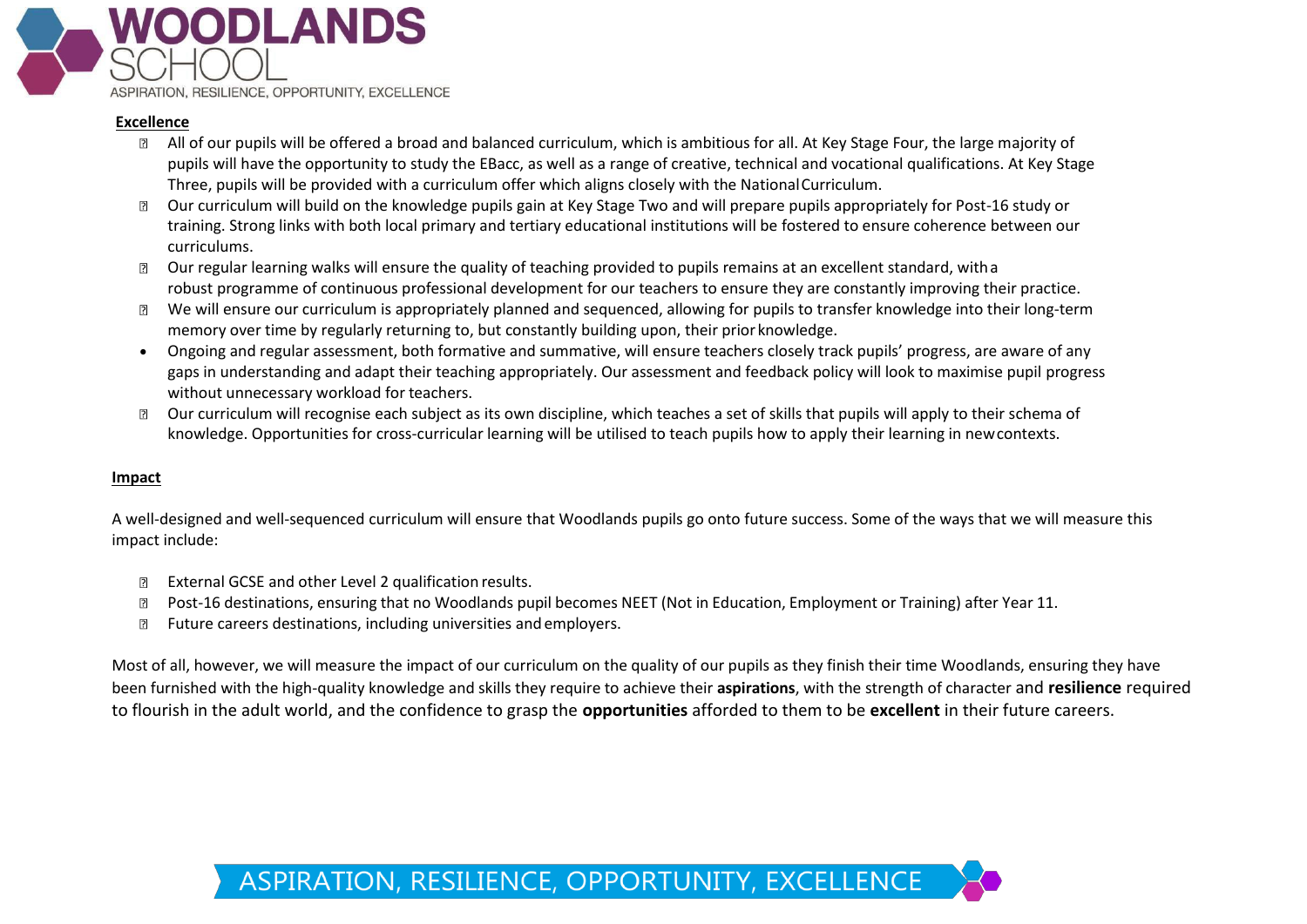

# **KS3 Curriculum**

At KS3, all of our pupils will study the full range of subjects as recommended by the National Curriculum. A target pathway curriculum is on offer for those pupils with SEND who require additional support in Maths, English and Science, but target pathway pupils will still study the full range of subjects on offer.

Currently, we offer a two-year KS3 curriculum, however this will be developed into a three-year KS3 curriculum with our incoming Year 7 pupils in 2020-21. From 2020-21, KS3 pupils will study the following hours in each subject:

|     |              | <b>English</b> | Maths | Science | Lang | Geog | <b>Hist</b> | PE | <b>ICT</b> | <b>AROE</b> | $ $ Tech | <b>Art</b> | <b>Music</b> | Drama |
|-----|--------------|----------------|-------|---------|------|------|-------------|----|------------|-------------|----------|------------|--------------|-------|
| KS3 | <b>Broad</b> | 3              | 3     | 3       | 2    |      |             |    |            |             |          |            |              |       |
|     | Target       | 4              | 4     | 4       |      |      |             |    | 2          |             |          |            |              |       |

During 2019-20, KS3 pupils are studying our legacy KS3 curriculum:

| KS3 | <b>Broad</b>  | English | <b>Maths</b> | Science | Language | Geog/Hist | PE               | <b>ICT</b>      | <b>AROE</b> | <b>Technology</b> | Drama<br><b>&amp;Fitness</b> | <b>Creative</b><br><b>Arts</b> |
|-----|---------------|---------|--------------|---------|----------|-----------|------------------|-----------------|-------------|-------------------|------------------------------|--------------------------------|
|     |               | 3hrs    | 3hrs         | 3hrs    | 2hrs     | 4hrs      | 2hrs             | 1 <sub>hr</sub> | 1hr         | 2hrs              | 2hrs                         | 2hrs                           |
|     | <b>Target</b> | English | <b>Maths</b> | Science | Art      | Hums      | <b>PE</b>        | ICT             | <b>AROE</b> | Technology        | Drama<br><b>&amp;Fitness</b> | <b>Creative</b><br><b>Arts</b> |
|     |               | 4hrs    | 4hrs         | 4hrs    | 2hrs     | 1hrs      | 2hr <sub>s</sub> | 1 <sub>hr</sub> | 1hr         | 2hrs              | 2hrs                         | 2hrs                           |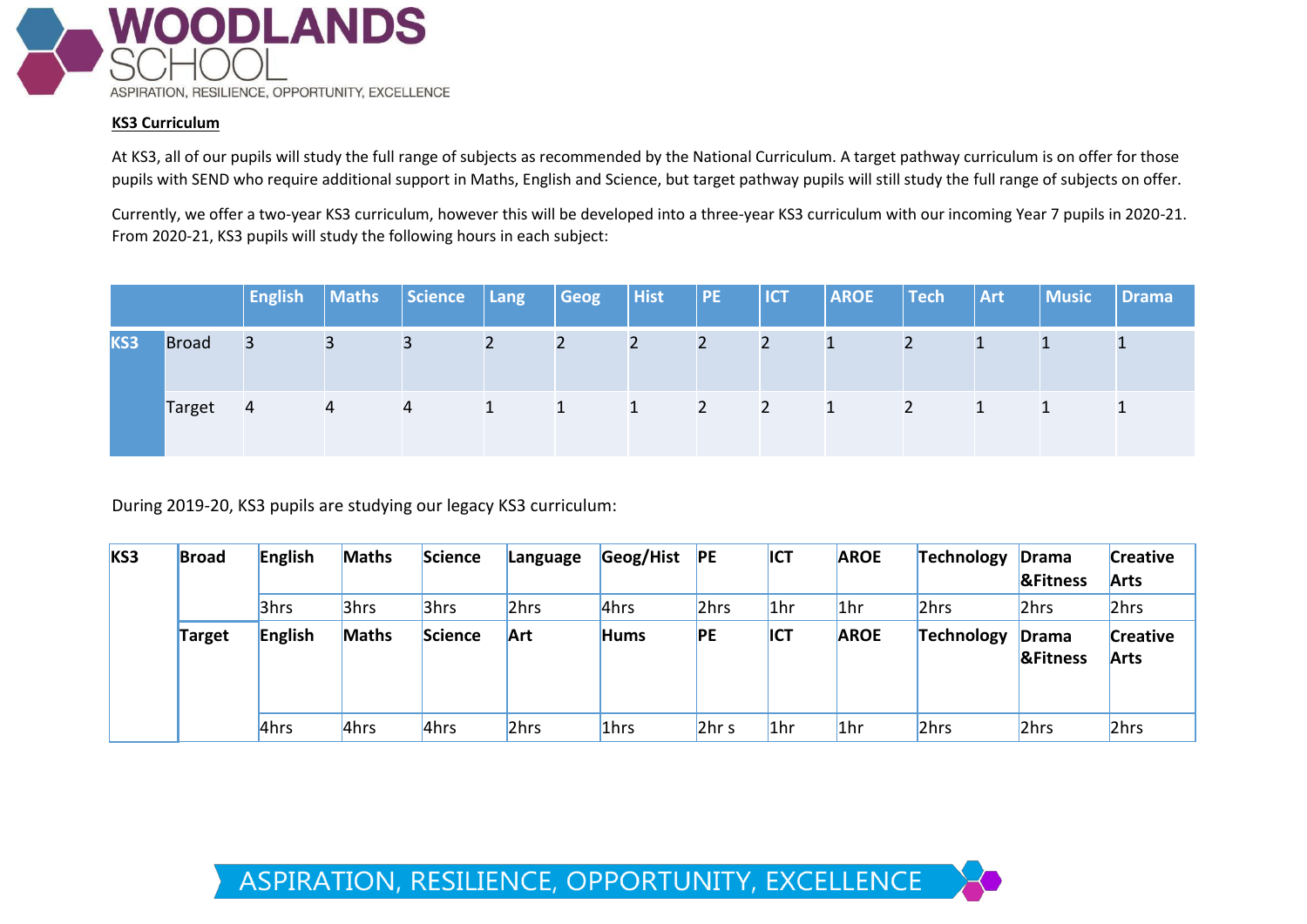

# **KS4 Curriculum**

Our current Year 7 and Tear 8 pupils will select their KS4 options subjects during year 8 and will begin these courses in year 9. However, our incoming Year 7 pupils (beginning with us in 2020-21) will select their KS4 options during Year 9 and begin these courses at the start of Year 10.

At Woodlands School, we offer the following options subjects:

- GCSE Art/Photography
- GCSE Drama
- GCSE Film Studies
- L2 Music
- L2 Sports courses
- L2 Design in the Built Environment
- L2 Business
- GCSE Computer Science
- L2 ICT
- GCSE Citizenship
- GCSE Religious Studies
- GCSE Sociology
- GCSE Psychology
- L2 Health and Social Care
- L2 Construction
- L2 Hair and Beauty

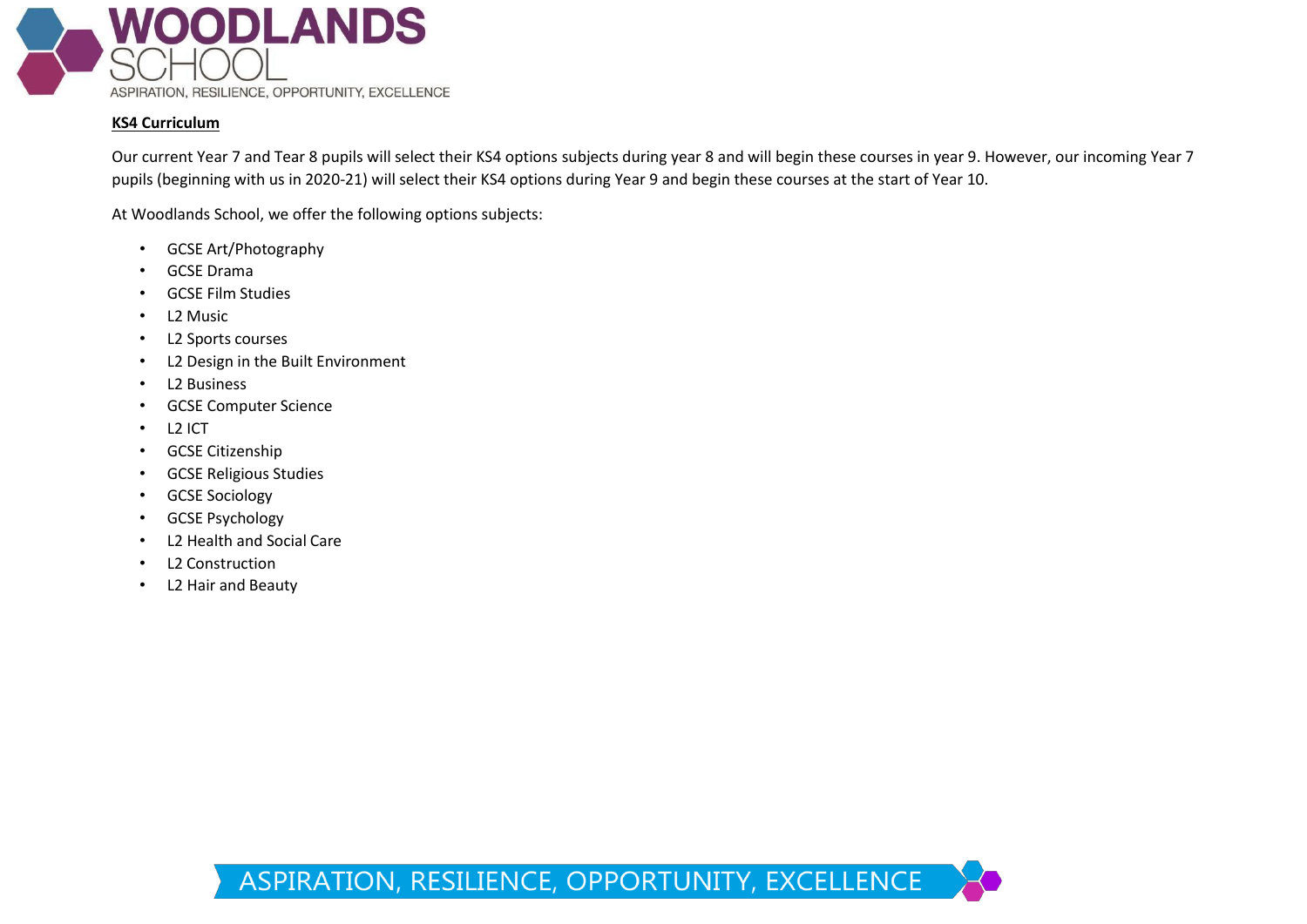

During Year 9, pupils will follow either the Blue or Red Pathway. They will study the following hours of each subject:

| <b>Curriculum Model</b> |             | <b>Core Curriculum</b>     | <b>Option 1</b>             | <b>Option 2</b> | Option 3        | <b>Option 4</b> |  |
|-------------------------|-------------|----------------------------|-----------------------------|-----------------|-----------------|-----------------|--|
| Y9                      | Red         | Maths $-$ 4hrs             | Geography                   | French          | Options subject | Options subject |  |
|                         |             | English Lit/Lang - 4hrs    | History                     | German          | (2 hr)          | (2 hrs)         |  |
|                         |             | Science (Double) - 4hrs    | (3 hrs)                     | Spanish         |                 |                 |  |
|                         |             | Core PE - 2hrs             |                             | (3 hrs)         |                 |                 |  |
|                         |             | AROE - 1hr (2hrs for Blue) |                             |                 |                 |                 |  |
|                         | <b>Blue</b> |                            | <b>ASDAN/Prince's Trust</b> | Options subject | Options subject | ICT Level 1/2   |  |
|                         |             |                            | (3 hrs)                     | (2 hrs)         | (2 hr)          | (2 hr)          |  |
|                         |             |                            |                             |                 |                 |                 |  |

At the end of Year 9, teachers will decide which pupils will complete the "EBacc" (a minimum of Maths, English, Science, a language and a humanities) and remain on the Red Pathway and which will move onto the Purple Pathway.

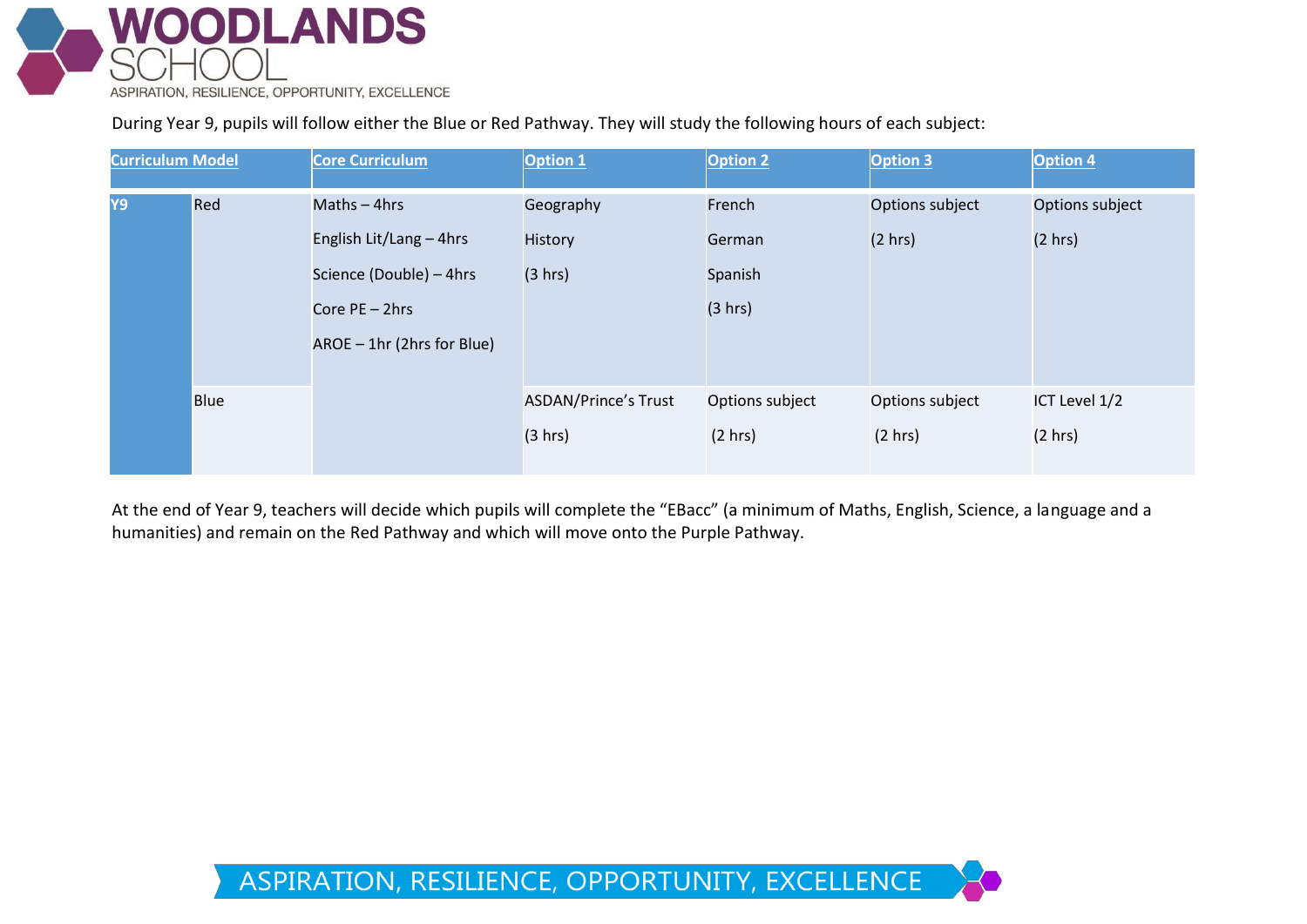

| <b>Curriculum</b><br><b>Model</b> |             | <b>Core Curriculum</b>                                                                                    | <b>Option 1</b>                                                | <b>Option 2</b>                             | <b>Option 3</b>                   | <b>Option 4</b>                             |
|-----------------------------------|-------------|-----------------------------------------------------------------------------------------------------------|----------------------------------------------------------------|---------------------------------------------|-----------------------------------|---------------------------------------------|
| <b>Y10</b><br>and<br><b>Y11</b>   | Red         | Maths $-$ 4hrs<br>English Lit/Lang - 4hrs<br>Science (Double) - 5hrs<br>Core $PE - 1hr$<br>$AROE - 1hr$   | Geography<br><b>History</b><br>(3 hrs)                         | French<br>German<br>Spanish<br>(3 hrs)      | <b>Options Subject</b><br>(2 hrs) | <b>Options Subject</b><br>$(2 \text{ hrs})$ |
|                                   | Purple      | Maths $-$ 5hrs<br>English Lit/Lang - 5hrs<br>Science (Double) - 5hrs<br>Core $PE - 1hr$<br>$AROE - 2hrs$  | Geography<br>History<br>French<br>German<br>Spanish<br>(3 hrs) | <b>Options Subject</b><br>$(2 \text{ hrs})$ | <b>Options Subject</b><br>(2 hrs) |                                             |
|                                   | <b>Blue</b> | Maths $-$ 5hrs<br>English Lit/Lang $-$ 5hrs<br>Science (Double) - 5hrs<br>Core $PE - 1hr$<br>$AROE - 1hr$ | <b>ASDAN/Prince's Trust</b><br>(2 hrs)                         | <b>Options Subject</b><br>(2 hrs)           | <b>Options Subject</b><br>(2 hrs) | ICT Level 1/2<br>(2 hr)                     |

Pupils on the Purple Pathway will drop *either* their humanities subject *or* their language. This will allow those pupils to focus on their remaining options subjects to ensure they get the best possible grade. It will be at the teachers' discretion who will move onto the Purple Pathway, although no pupil will be forced to. The 3 hours gained by pupils who move onto the Purple Pathway will be used for 1 hour extra of Maths, English and AROE. This will allow those pupils to get the extra support needed in Maths and English. We are developing an extensive AROE curriculum for Year 10 and Year 11 pupils, which will support Purple Pathway pupils with key life skills and employability skills.